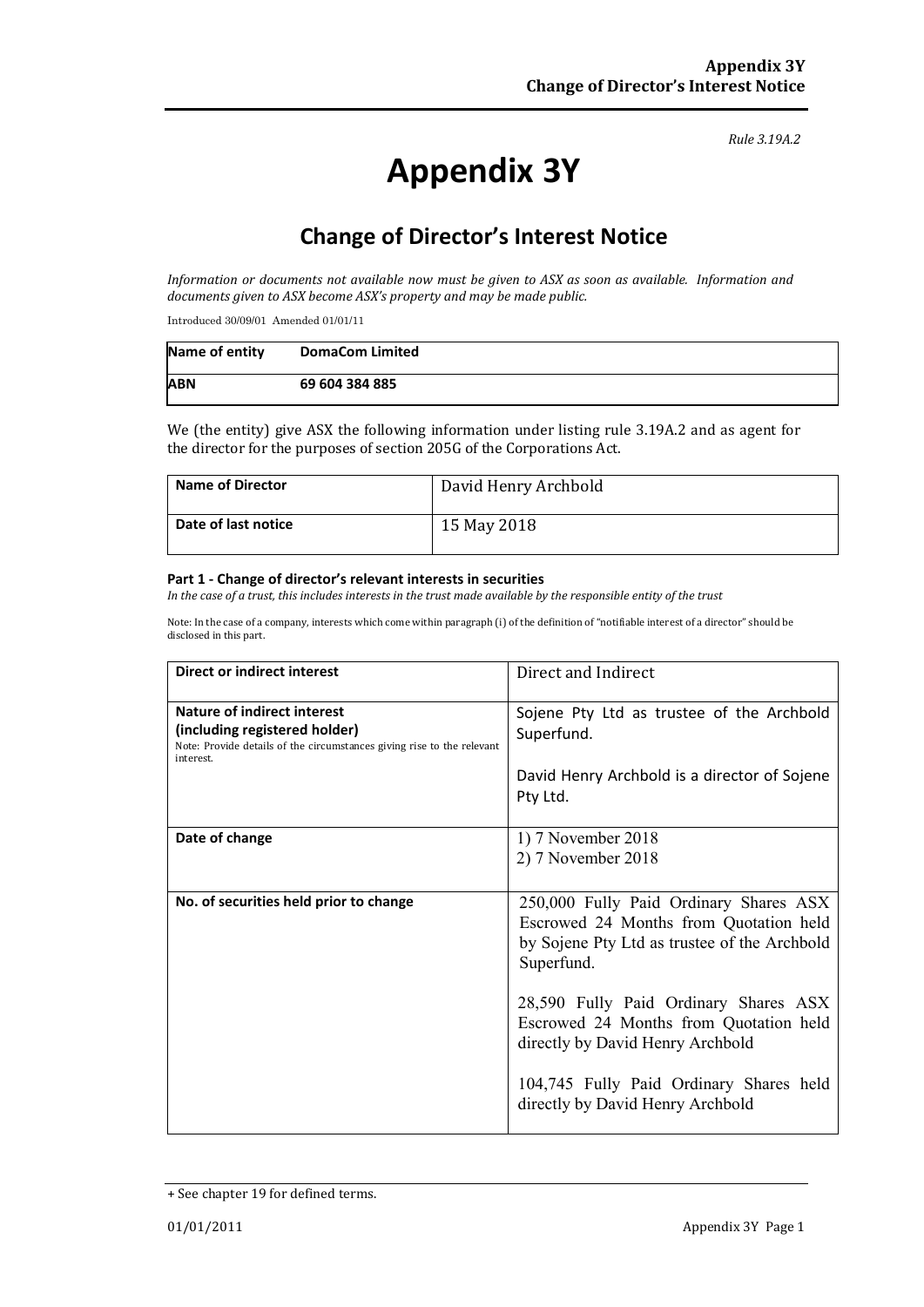| <b>Class</b>                                                                                                                                                                | Fully Paid Ordinary Shares                                                                                                                                                                                                                           |
|-----------------------------------------------------------------------------------------------------------------------------------------------------------------------------|------------------------------------------------------------------------------------------------------------------------------------------------------------------------------------------------------------------------------------------------------|
| <b>Number acquired</b>                                                                                                                                                      | 1) 250,000 Fully Paid Ordinary Shares<br>2) 28,590 Fully Paid Ordinary Shares                                                                                                                                                                        |
| <b>Number disposed</b>                                                                                                                                                      | Nil                                                                                                                                                                                                                                                  |
| Value/Consideration<br>Note: If consideration is non-cash, provide details and estimated<br>valuation                                                                       | Nil                                                                                                                                                                                                                                                  |
| No. of securities held after change                                                                                                                                         | 250,000 Fully Paid Ordinary Shares held by<br>Sojene Pty Ltd as trustee of the Archbold<br>Superfund.<br>133,335 Fully Paid Ordinary Shares held<br>directly by David Henry Archbold                                                                 |
| Nature of change<br>Example: on-market trade, off-market trade, exercise of options, issue<br>of securities under dividend reinvestment plan, participation in buy-<br>back | 1) Release from ASX Escrow in place for 24<br>Months from initial quotation. This period of<br>24 months has now passed.<br>2) Release from ASX Escrow in place for 24<br>Months from initial quotation. This period of<br>24 months has now passed. |

### **Part 2 – Change of director's interests in contracts**

Note: In the case of a company, interests which come within paragraph (ii) of the definition of "notifiable interest of a director" should be disclosed in this part.

| <b>Detail of contract</b>                           | N/A |
|-----------------------------------------------------|-----|
| <b>Nature of interest</b>                           | N/A |
| Name of registered holder<br>(if issued securities) | N/A |

<sup>+</sup> See chapter 19 for defined terms.